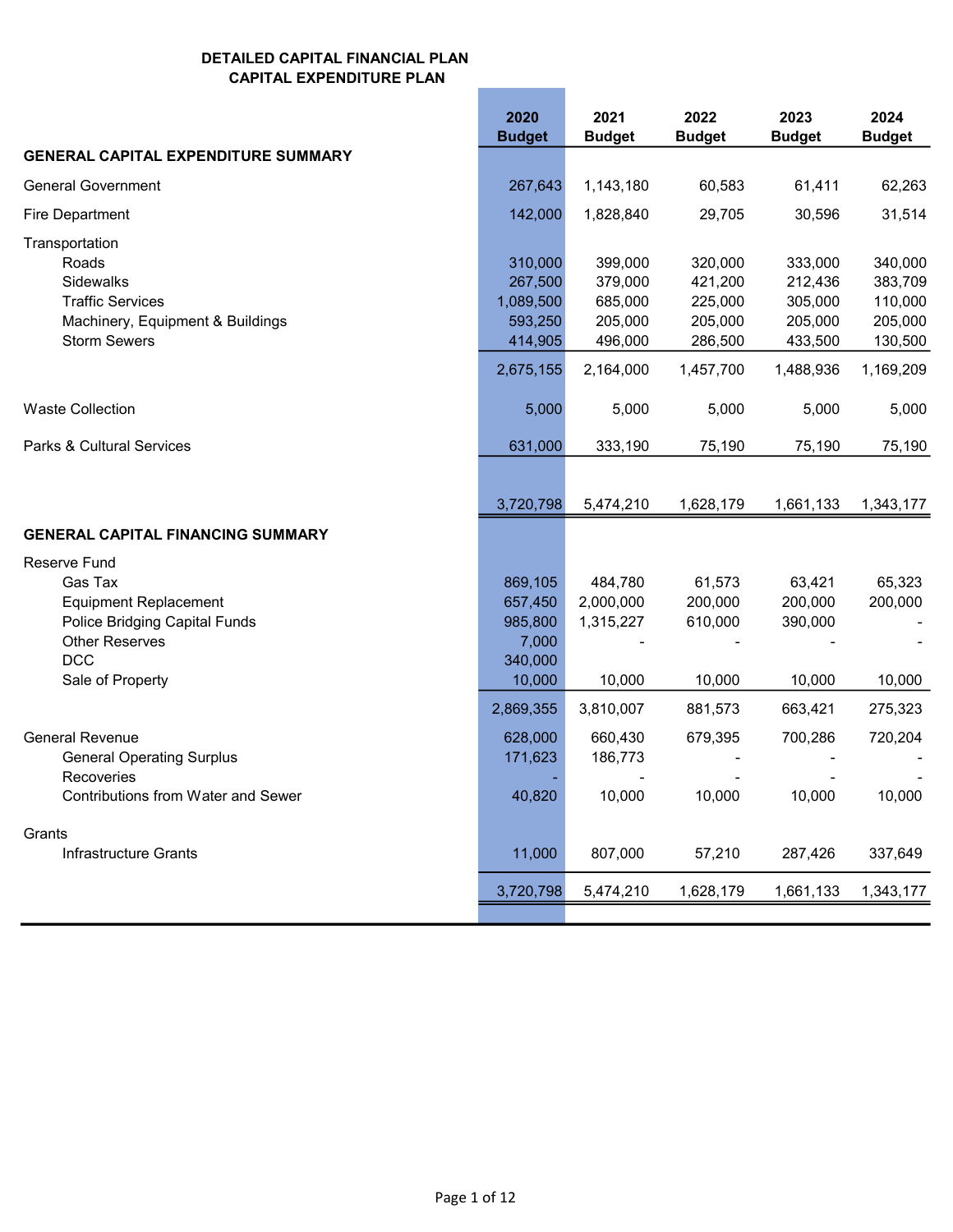| <b>CAPITAL EXPENDITURES</b>                | Funding    | 2020<br><b>Budget</b> | 2021<br><b>Budget</b> | 2022<br><b>Budget</b>    | 2023<br><b>Budget</b>    | 2024<br><b>Budget</b> |
|--------------------------------------------|------------|-----------------------|-----------------------|--------------------------|--------------------------|-----------------------|
| <b>GENERAL GOVERNMENT</b>                  |            |                       |                       |                          |                          |                       |
| <b>City Hall Building Capital</b>          |            | 10,630                | 15,000                | 15,000                   | 15,000                   | 15,000                |
| <b>City Hall Building Capital</b>          | surplus    | 32,213                |                       |                          |                          |                       |
| <b>City Hall Building Capital</b>          | Recovery   | 5,000                 | 5,000                 | 5,000                    | 5,000                    | 5,000                 |
| Office Equipment (Computers etc.)          |            | 15,500                | 10,000                | 10,000                   | 10,000                   | 10,000                |
| Office Equipment (Computers etc.)          | Recovery   | 5,000                 | 3,000                 | 3,000                    | 3,000                    | 3,000                 |
| Office Equipment (Computers etc.)          | surplus    |                       |                       |                          |                          |                       |
| EV Charging Station (Pay Station)          | Gas Tax    | 26,000                | 26,780                | 27,583                   | 28,411                   | 29,263                |
| Cairnsmore Neighbourhood Plan              | Gas Tax    |                       |                       |                          |                          |                       |
| Cairnsmore Neighbourhood Plan              | surplus    | 6,700                 |                       |                          |                          |                       |
| <b>Official Community Plan Review</b>      |            | 66,600                | 83,400                |                          |                          |                       |
| City Hall Seismic Upgrade Design           | surplus    | 37,500                |                       |                          |                          |                       |
| City Hall Seismic Upgrade Design           | Recovery   | 12,500                |                       |                          |                          |                       |
| City Hall Seismic Upgrade / Renovations    | <b>PBC</b> |                       | 250,000               |                          |                          |                       |
| City Hall Seismic Upgrade / Renovations    | Grant      |                       | 750,000               |                          |                          |                       |
| Station St & Whistler St workshop & design | surplus    | 50,000                |                       |                          |                          |                       |
| VSO Building HVAC Upgrade                  | Reserve    |                       |                       |                          |                          |                       |
|                                            |            | 267,643               | 1,143,180             | 60,583                   | 61,411                   | 62,263                |
| SOURCE OF FINANCING                        |            |                       |                       |                          |                          |                       |
| <b>General Revenue</b>                     |            | 92,730                | 108,400               | 25,000                   | 25,000                   | 25,000                |
| Grant                                      | Grant      |                       | 750,000               |                          |                          |                       |
| <b>General Operating Surplus</b>           | Surplus    | 126,413               |                       |                          |                          |                       |
| Recovery from Water/Sewer                  | Recovery   | 22,500                | 8,000                 | 8,000                    | 8,000                    | 8,000                 |
| Gas Tax                                    | Gas Tax    | 26,000                | 26,780                | 27,583                   | 28,411                   | 29,263                |
| Police Bridging Capital Reserve            | <b>PBC</b> |                       | 250,000               |                          |                          |                       |
| Reserves                                   | Reserve    |                       |                       | $\overline{\phantom{a}}$ | $\overline{\phantom{a}}$ | ۰                     |
|                                            |            | 267,643               | 1,143,180             | 60,583                   | 61,411                   | 62,263                |
|                                            |            |                       |                       |                          |                          |                       |

П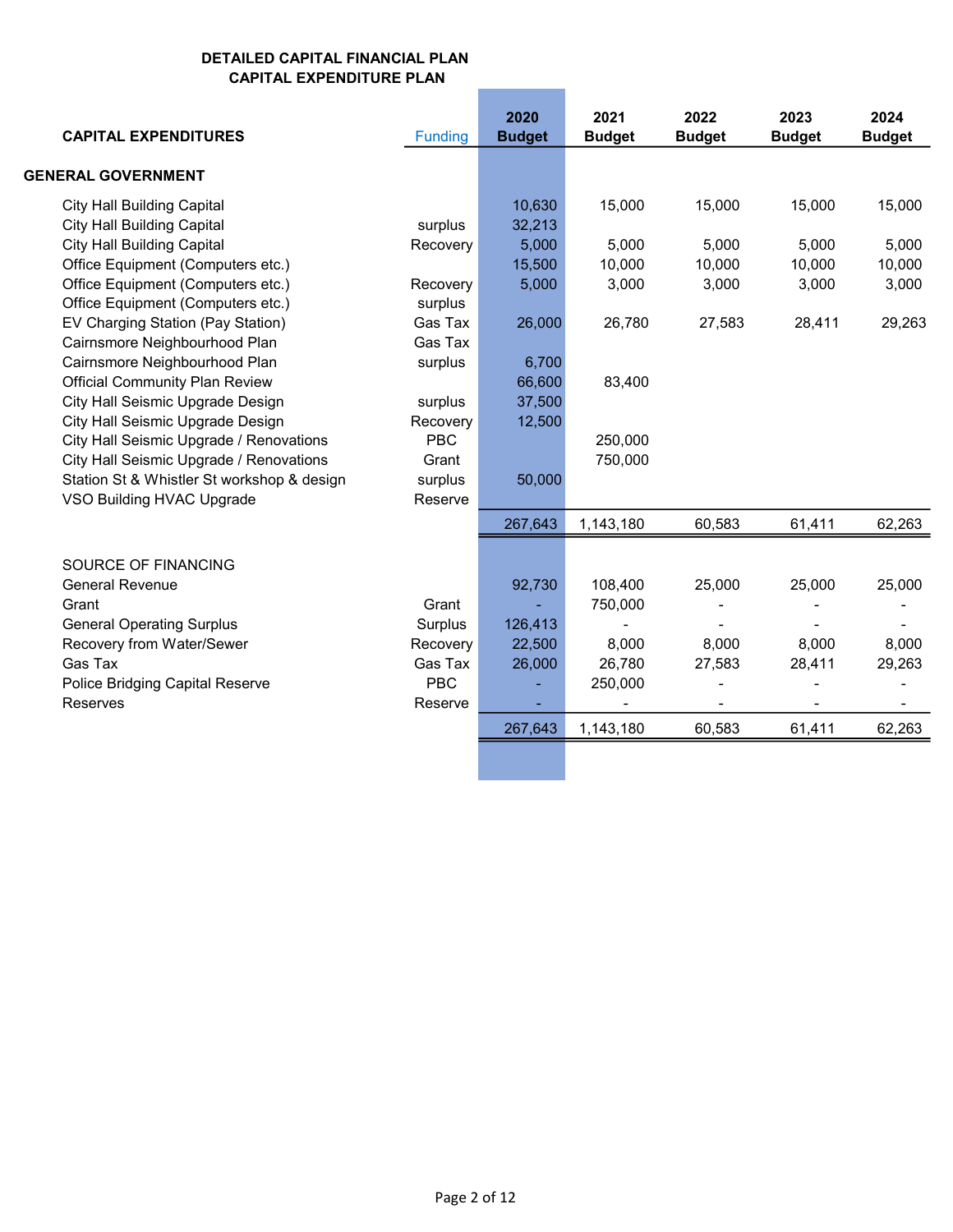| <b>CAPITAL EXPENDITURES</b>                                                           | <b>Funding</b>      | 2020<br><b>Budget</b>                | 2021<br><b>Budget</b>            | 2022<br><b>Budget</b> | 2023<br><b>Budget</b> | 2024<br><b>Budget</b> |
|---------------------------------------------------------------------------------------|---------------------|--------------------------------------|----------------------------------|-----------------------|-----------------------|-----------------------|
| <b>FIRE DEPARTMENT</b>                                                                |                     |                                      |                                  |                       |                       |                       |
| General Equipment - incl. hose<br>Turn Out Gear<br>4 new ipads<br><b>Vehicles</b>     | Reserve             | 14,000<br>14,000<br>4,000<br>110,000 | 14,420<br>14,420<br>1,800,000    | 14,853<br>14,853      | 15,298<br>15,298      | 15,757<br>15,757      |
|                                                                                       |                     | 142,000                              | 1,828,840                        | 29,705                | 30,596                | 31,514                |
| SOURCE OF FINANCING<br><b>General Revenue</b><br>Recovery<br><b>Equipment Reserve</b> | Recovery<br>Reserve | 32,000<br>110,000<br>142,000         | 28,840<br>1,800,000<br>1,828,840 | 29,705<br>29,705      | 30,596<br>30,596      | 31,514<br>31,514      |
| <b>CAPITAL EXPENDITURES</b>                                                           | <b>Funding</b>      | 2020<br><b>Budget</b>                | 2021<br><b>Budget</b>            | 2022<br><b>Budget</b> | 2023<br><b>Budget</b> | 2024<br><b>Budget</b> |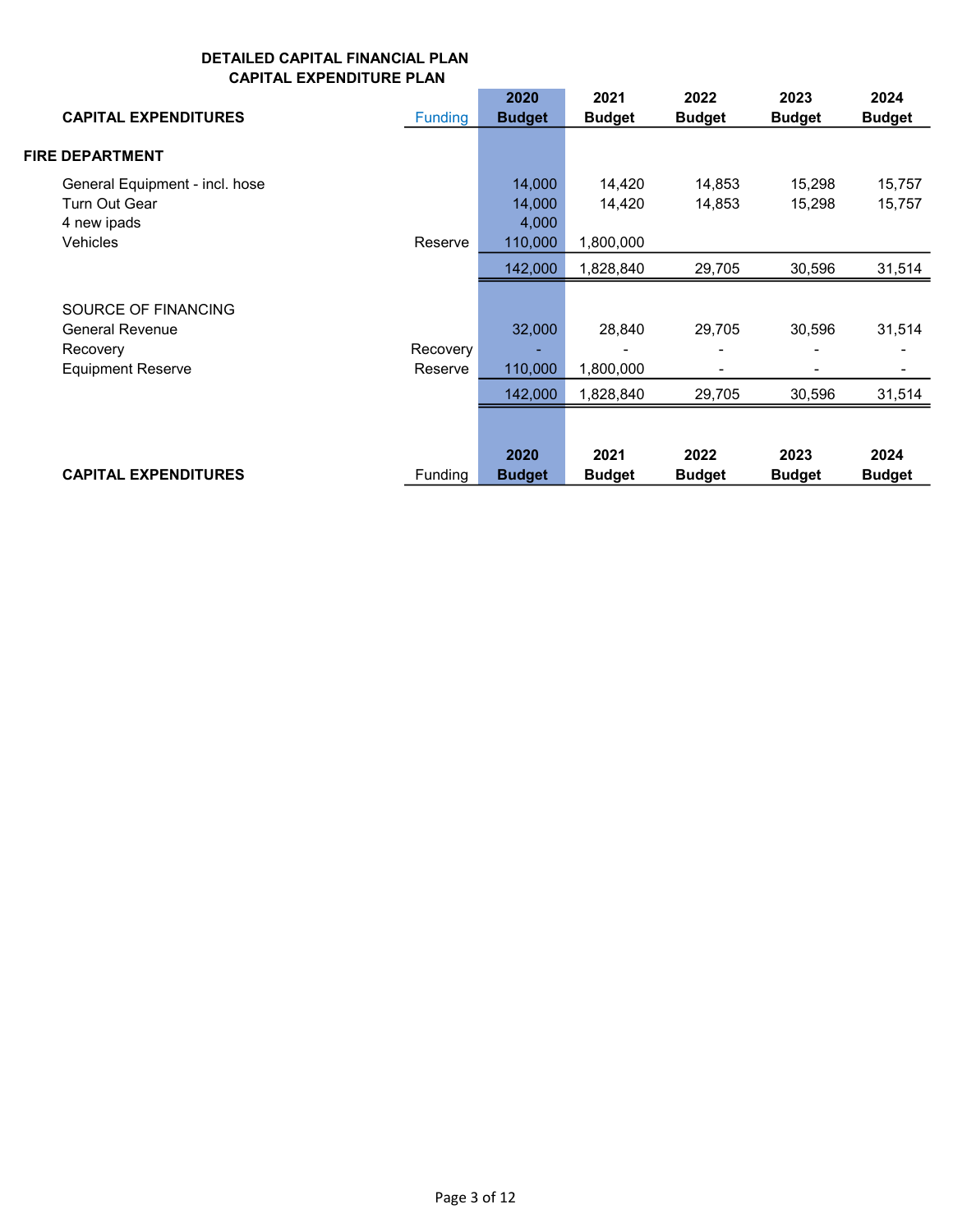| <b>PUBLIC WORKS DEPARTMENT</b>               |          |         |         |         |         |         |
|----------------------------------------------|----------|---------|---------|---------|---------|---------|
| <b>Survey Monuments</b>                      | $\star$  | 5,000   |         |         |         |         |
| <b>Small Equipment</b>                       | $\star$  | 5,000   | 5,000   | 5,000   | 5,000   | 5,000   |
| Hoist for PW shop                            | $^\star$ | 15,000  |         |         |         |         |
| New roof for PW building                     | $\star$  | 14,000  |         |         |         |         |
| Office Equip                                 | $\star$  | 6,800   |         |         |         |         |
| Replace #6 Lift Truck                        | Reserve  |         |         |         |         |         |
| Replace Mower                                | Reserve  |         |         |         |         |         |
| Replace #49 Parks Trailer                    | Reserve  |         |         |         |         |         |
| Replace Bylaw Vehicle                        | Reserve  |         |         |         |         |         |
| Replace #5 Tandem Dump Truck                 | Reserve  | 253,000 |         |         |         |         |
| Replace #13 Paint Sprayer                    | Reserve  |         |         |         |         |         |
| Replace #51 Parks Trailer                    | Reserve  |         |         |         |         |         |
| Replace #52 Pickup                           | Reserve  |         |         |         |         |         |
| Purchase Bagela Paving Machine               | Reserve  |         |         |         |         |         |
| Replace #67 Kohler Mower                     | Reserve  | 20,600  |         |         |         |         |
| Replace #56 New Holland backhoe              | Reserve  | 220,000 |         |         |         |         |
| Replace #59 Pickup                           | Reserve  | 50,000  |         |         |         |         |
| Replace #61 Maintenance trailer              | Reserve  | 3,850   |         |         |         |         |
| Replace equipment                            | Reserve  |         | 200,000 | 200,000 | 200,000 | 200,000 |
|                                              |          | 593,250 | 205,000 | 205,000 | 205,000 | 205,000 |
| <b>SOURCE OF FINANCING</b>                   |          |         |         |         |         |         |
| <b>General Revenue</b>                       |          | 27,480  | 3,000   | 3,000   | 3,000   | 3,000   |
|                                              | Recovery |         |         |         |         |         |
| Recovery<br>Contributions from Water & Sewer | $\star$  | 18,320  | 2,000   | 2,000   | 2,000   | 2,000   |
| <b>Equipment Reserves</b>                    | Reserve  | 547,450 | 200,000 | 200,000 | 200,000 | 200,000 |
|                                              |          |         |         |         |         |         |
|                                              |          | 593,250 | 205,000 | 205,000 | 205,000 | 205,000 |
|                                              |          |         |         |         |         |         |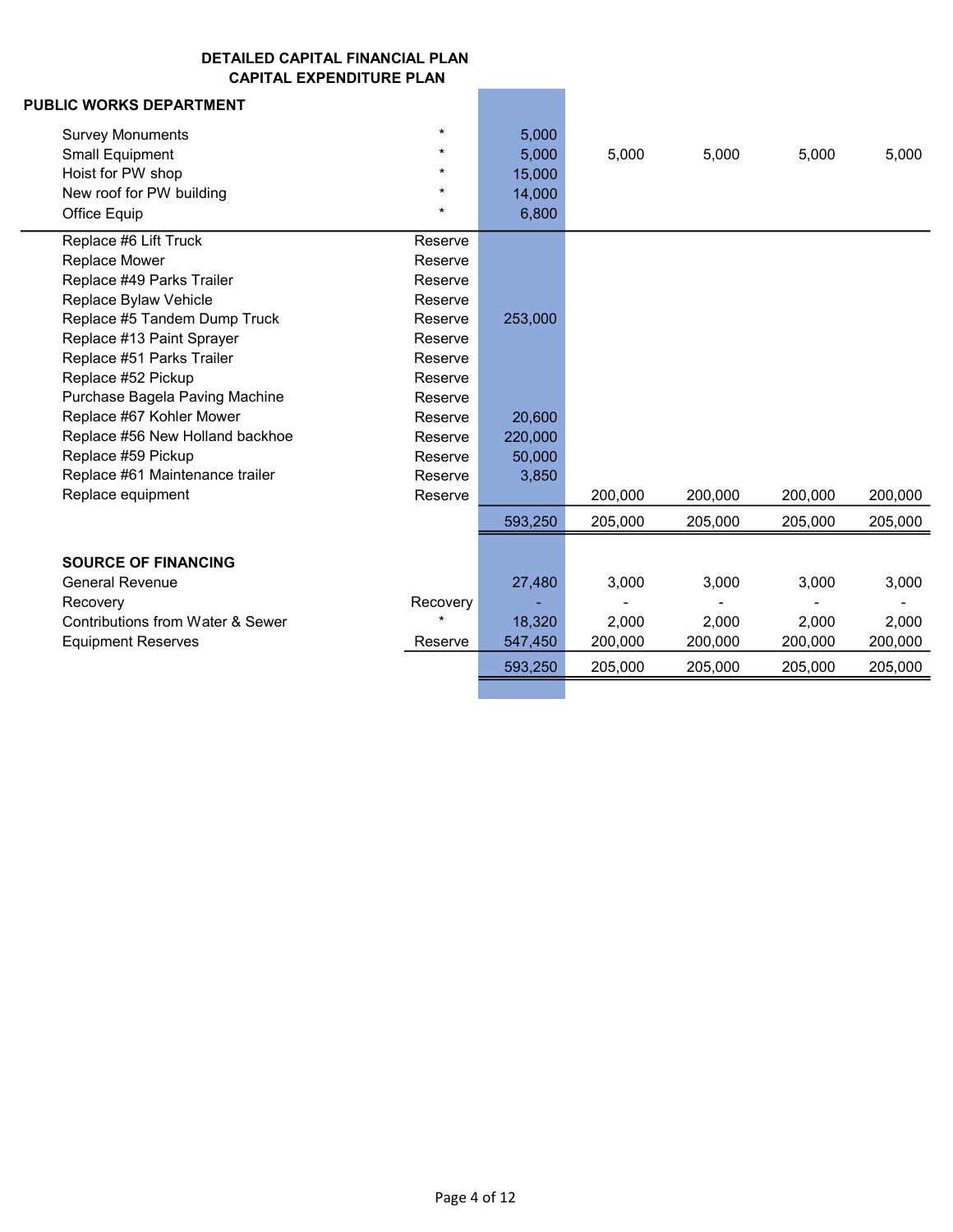| <b>CAPITAL EXPENDITURES</b>                                  | Funding | 2020<br><b>Budget</b> | 2021<br><b>Budget</b> | 2022<br><b>Budget</b> | 2023<br><b>Budget</b> | 2024<br><b>Budget</b> |
|--------------------------------------------------------------|---------|-----------------------|-----------------------|-----------------------|-----------------------|-----------------------|
| <b>PAVING</b>                                                |         |                       |                       |                       |                       |                       |
| Trunk Rd St Julien to Festubert<br>Pine Ave - Gov't to Gov't |         |                       |                       |                       |                       |                       |
| Pine Ave - Curb and Paving<br>Pine Ave - Curb and Paving     | Surplus |                       |                       |                       |                       |                       |
| Kenneth St - Jubilee to Gov't                                |         |                       | 12,000                |                       |                       |                       |
| Kenneth St - Jubilee to Gov't                                | Surplus |                       | 75,000                |                       |                       |                       |
| Duncan St - Trunk to Coronation                              |         | 93,000                |                       |                       |                       |                       |
| <b>Third/Fourth Street Lane</b>                              |         | 48,000                |                       |                       |                       |                       |
| Cairnsmore - Govt St to Nagle                                |         | 80,000                |                       |                       |                       |                       |
| Cavell St and Jubilee St                                     |         | 89,000                |                       |                       |                       |                       |
| Castle                                                       |         |                       | 30,000                |                       |                       |                       |
| Hemlock                                                      |         |                       | 43,000                |                       |                       |                       |
| Marchmont - Day to Trunk                                     |         |                       | 166,000               |                       |                       |                       |
| Lomas - Campbell to Lakes Lane                               |         |                       |                       |                       | 100,000               |                       |
| Campbell St - Marchmont to Trunk                             |         |                       |                       | 120,000               |                       |                       |
| Ypres - Coronation to Trunk                                  |         |                       |                       | 135,000               |                       |                       |
| <b>Other Road Rebuilding</b>                                 |         |                       | 73,000                | 65,000                | 233,000               | 340,000               |
|                                                              |         | 310,000               | 399,000               | 320.000               | 333,000               | 340,000               |
| <b>SOURCE OF FINANCING</b>                                   |         |                       |                       |                       |                       |                       |
| <b>General Revenue</b>                                       |         | 310,000               | 324,000               | 320,000               | 333,000               | 340,000               |
| <b>Operating Surpluses</b>                                   | Surplus |                       | 75,000                |                       |                       |                       |
|                                                              |         | 310,000               | 399,000               | 320,000               | 333,000               | 340,000               |
|                                                              |         | 2020                  | 2021                  | 2022                  | 2023                  | 2024                  |
| <b>CAPITAL EXPENDITURES</b>                                  | Funding | <b>Budget</b>         | <b>Budget</b>         | <b>Budget</b>         | <b>Budget</b>         | <b>Budget</b>         |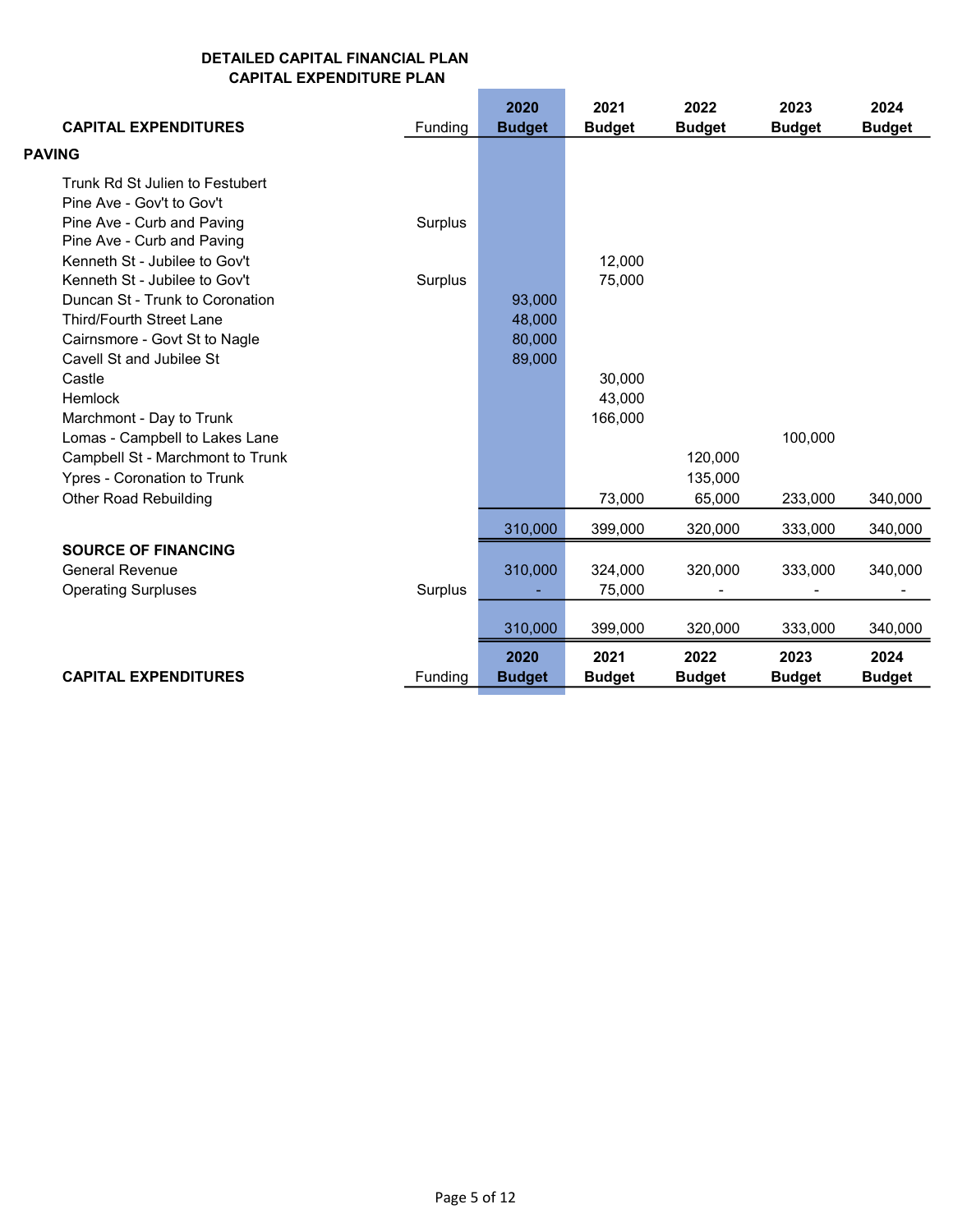# PEDESTRIAN IMPROVEMENTS

| Streetlights on Canada Ave                           | Gas Tax    |         |         |         |         |         |
|------------------------------------------------------|------------|---------|---------|---------|---------|---------|
| <b>Sidewalk Property Purchases</b>                   | Property   | 10,000  | 10,000  | 10,000  | 10,000  | 10,000  |
| <b>Crosswalk Flashers</b>                            | Grant      | 10,000  | 7,000   | 7,210   | 7,426   | 7,649   |
| <b>Crosswalk Flashers</b>                            | Gas Tax    | 50,000  | 33,000  | 33,990  | 35,010  | 36,060  |
| <b>LED Streetlight Upgrades</b>                      | Gas Tax    | 25,000  | 25,000  |         |         |         |
| <b>Charles Hoey Railway Crossing</b>                 | Gas Tax    | 80,000  |         |         |         |         |
| Government and Kenneth Intersection                  | <b>PBC</b> |         | 73,227  |         |         |         |
| Government and Kenneth Intersection                  |            |         |         |         |         |         |
| Government and Kenneth Intersection                  | surplus    |         | 21,773  |         |         |         |
| Duncan Street Sidewalk                               | Gas Tax    | 62,500  |         |         |         |         |
| Duncan Street Electrical for Lighting and EV Parking | Gas Tax    | 30,000  |         |         |         |         |
| Marchmont - c/g, s/w drainage                        | <b>PBC</b> |         | 209,000 |         |         |         |
| Day - Marchmont to Trunk s/w c/g                     | <b>PBC</b> |         |         | 230,000 |         |         |
| Campbell Street Sidewalk Trunk to Marchmont          | <b>PBC</b> |         |         | 140,000 |         |         |
| TCH Multi-Use Cantilever Bridge (w/Tribes&NC)        | Grant      |         |         |         | 30,000  | 330,000 |
| Day Road Sidewalk south of Marchmont                 | <b>PBC</b> |         |         |         | 130,000 |         |
|                                                      |            | 267,500 | 379,000 | 421,200 | 212,436 | 383,709 |
| <b>SOURCE OF FINANCING</b>                           |            |         |         |         |         |         |
| <b>General Revenue</b>                               |            |         |         |         |         |         |
| <b>Property Purchase Reserve</b>                     | Property   | 10,000  | 10,000  | 10,000  | 10,000  | 10,000  |
| <b>Operating Surplus</b>                             | Surplus    |         | 21,773  |         |         |         |
| Gas Tax                                              | Gas Tax    | 247,500 | 58,000  | 33,990  | 35,010  | 36,060  |
| <b>Police Bridging Capital</b>                       | <b>PBC</b> |         | 282,227 | 370.000 | 130,000 |         |
| Grants                                               | Grant      | 10,000  | 7,000   | 7,210   | 37,426  | 337,649 |
|                                                      |            | 267,500 | 379,000 | 421,200 | 212,436 | 383,709 |
|                                                      |            |         |         |         |         |         |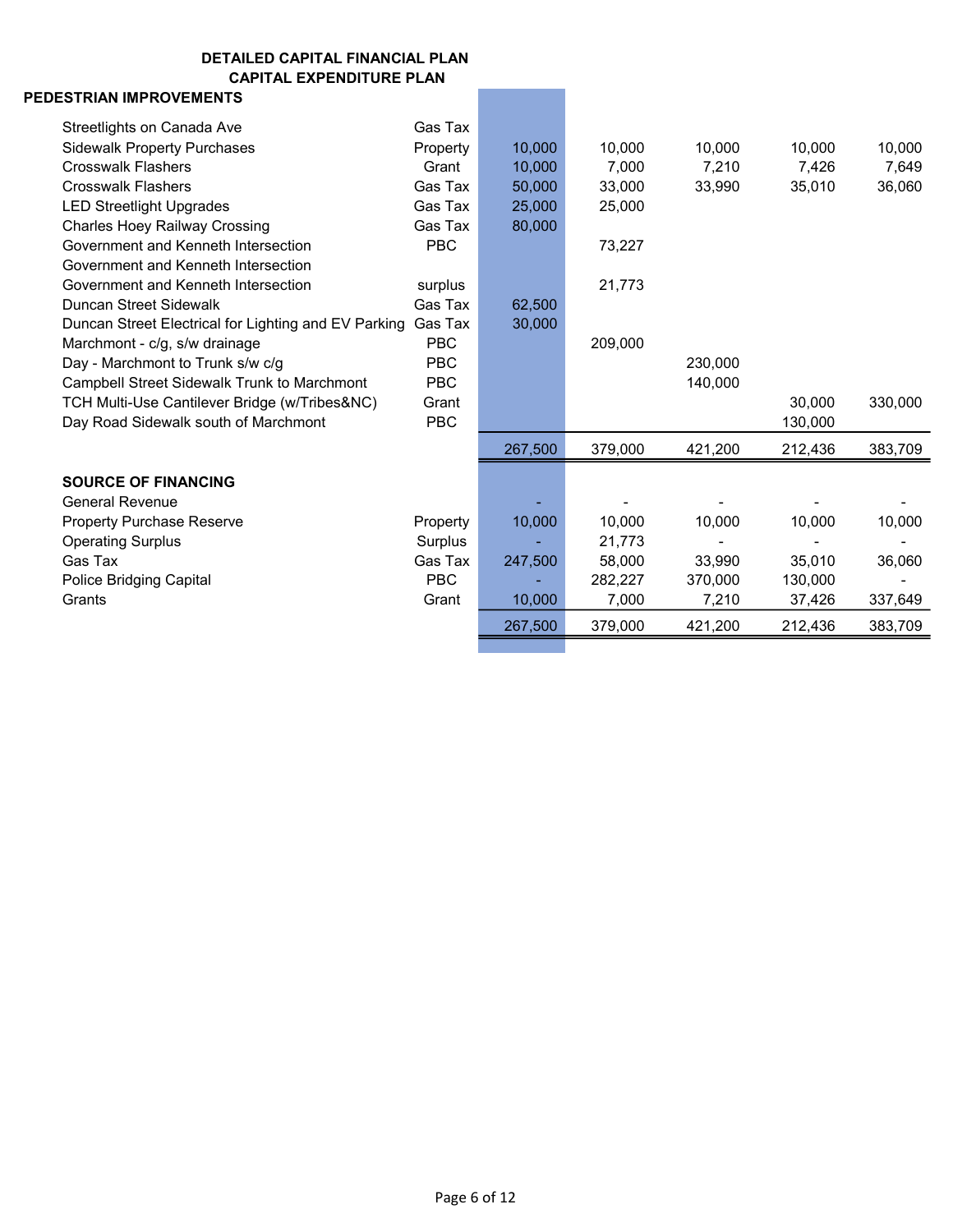|                                              |                | 2020          | 2021          | 2022          | 2023          | 2024          |
|----------------------------------------------|----------------|---------------|---------------|---------------|---------------|---------------|
| <b>CAPITAL EXPENDITURES</b>                  | <b>Funding</b> | <b>Budget</b> | <b>Budget</b> | <b>Budget</b> | <b>Budget</b> | <b>Budget</b> |
| <b>TRAFFIC IMPROVEMENTS</b>                  |                |               |               |               |               |               |
| One Way Couplet                              | Parking        |               |               |               |               |               |
| <b>Underground Parking Options</b>           | Parking        |               |               |               |               |               |
| <b>Elks Parking Lot Patching</b>             | Parking        |               |               |               |               |               |
| Trunk Rd at Lakes Rd Traffic Calming         | Gas Tax        |               |               |               |               |               |
| Trunk Rd at Lakes Rd Traffic Calming         | Grant          |               |               |               |               |               |
| Beverly TCH Gateway Conceptual Design        |                |               | 10,000        |               |               |               |
| Government and Kenneth intersection          |                |               |               |               |               |               |
| Government and Kenneth intersection          | <b>PBC</b>     |               |               |               |               |               |
| Cairnsmore Roundabout Design                 | Gas Tax        | 90,000        |               |               |               |               |
| Cairnsmore Roundabout (excluding paving)     | Gas Tax        | 210,000       |               |               |               |               |
| Cairnsmore Roundabout (excluding paving)     | <b>PBC</b>     | 150,000       |               |               |               |               |
| Cairnsmore Roundabout (excluding paving)     | <b>DCC</b>     | 340,000       |               |               |               |               |
| Master Transportation Plan                   | Gas Tax        | 175,000       |               |               |               |               |
| <b>Third/Fourth Street Lane</b>              |                | 48,000        |               |               |               |               |
| Canada Avenue Complete Streets               | Gas Tax        | 50,000        | 400,000       |               |               |               |
| 135 Kenneth Street property                  |                | 26,500        |               |               |               |               |
| Canada Ave / Trunk Road Intersection         | <b>PBC</b>     |               | 250,000       |               |               |               |
| Cairnsmore Plan Implementation               |                |               | 25,000        | 50,000        | 25,000        |               |
| Downtown Street Revitalization               |                |               |               | 15,000        | 80,000        |               |
| Downtown Street Revitalization               | grant          |               |               |               | 200,000       |               |
| Street Improvements from Transportation Plan |                |               |               | 160,000       |               | 110,000       |
|                                              |                | 1,089,500     | 685,000       | 225,000       | 305,000       | 110,000       |
| <b>SOURCE OF FINANCING</b>                   |                |               |               |               |               |               |
| <b>General Revenue</b>                       |                | 74,500        | 35,000        | 225,000       | 105,000       | 110,000       |
| Police Bridging Capital Funds                | <b>PBC</b>     | 150,000       | 250,000       |               |               |               |
| Gas Tax                                      | Gas Tax        | 525,000       | 400,000       |               |               |               |
| <b>DCC</b>                                   | <b>DCC</b>     | 340,000       |               |               |               |               |
| Grant                                        | Grant          |               |               |               | 200,000       |               |
| Parking Reserve                              | Parking        |               |               |               |               |               |
|                                              |                | 1,089,500     | 685,000       | 225,000       | 305,000       | 110,000       |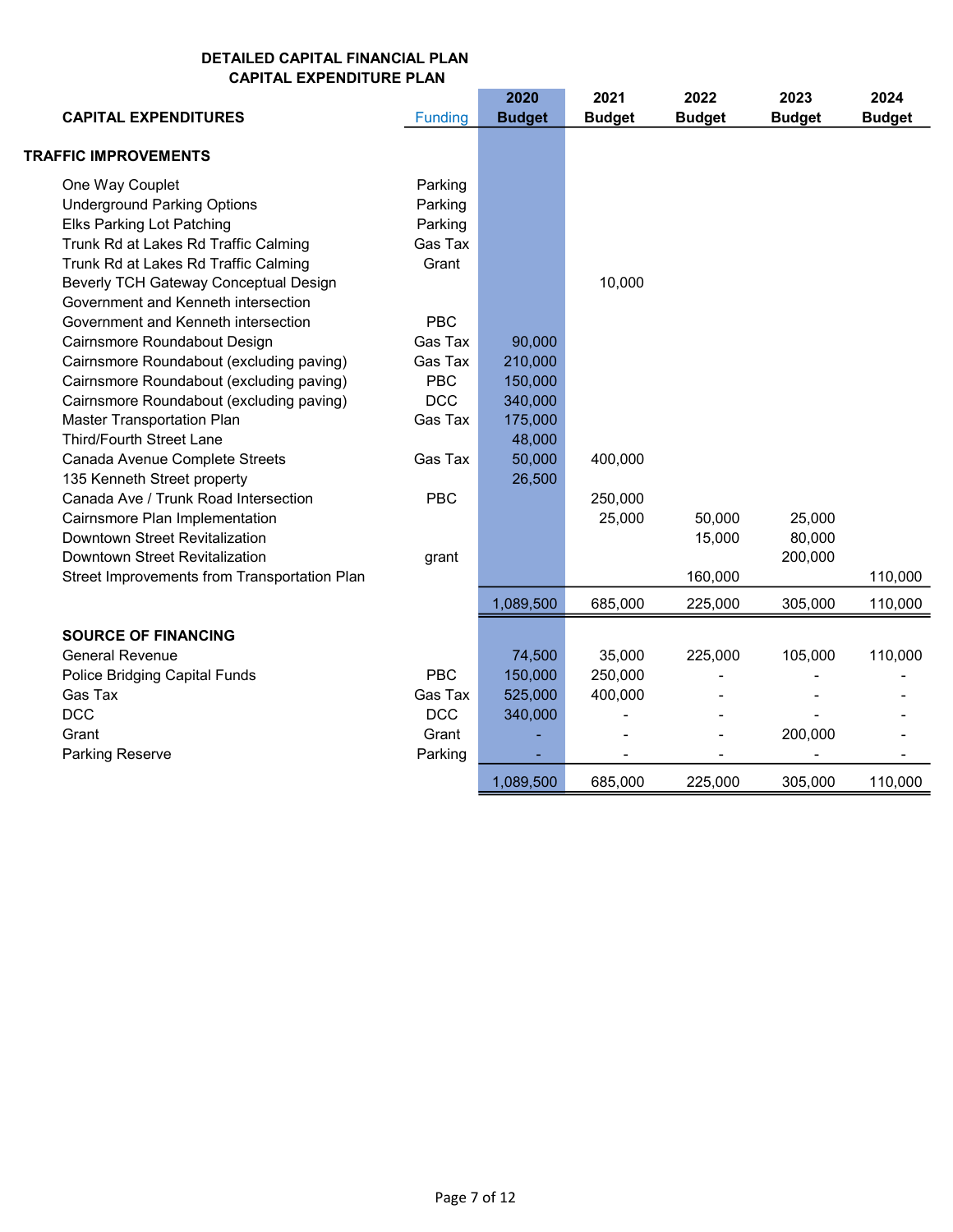|                         | <b>CAPITAL EXPENDITURES</b>                                               | Funding    | 2020<br><b>Budget</b> | 2021<br><b>Budget</b> | 2022<br><b>Budget</b> | 2023<br><b>Budget</b> | 2024<br><b>Budget</b> |
|-------------------------|---------------------------------------------------------------------------|------------|-----------------------|-----------------------|-----------------------|-----------------------|-----------------------|
|                         |                                                                           |            |                       |                       |                       |                       |                       |
|                         | <b>STORM IMPROVEMENTS</b>                                                 |            |                       |                       |                       |                       |                       |
|                         | Storm Catch Basin Upgrades                                                |            | 15,500                | 16,000                | 16,500                | 17,000                | 17,500                |
|                         | Dike Infrastructure                                                       | <b>PBC</b> | 93,800                |                       |                       |                       |                       |
| Storm CCTV              |                                                                           | Gas Tax    | 13,605                |                       |                       |                       |                       |
|                         | Storm water quality analysis                                              | Gas Tax    | 20,000                |                       |                       |                       |                       |
|                         | Kenneth St - Drainage and Raingardens                                     | Surplus    |                       | 20,000                |                       |                       |                       |
|                         | Duncan Street - Drain, Raingardens and Landscapin Gas Tax                 |            | 37,000                |                       |                       |                       |                       |
|                         | Second/Third St Lane - drainage<br>Third/Fourth Street Laneway - new main | <b>PBC</b> | 25,000                |                       |                       |                       |                       |
|                         | PW Storm Main Upgrade                                                     |            | 55,000                | 100,000               |                       |                       |                       |
|                         | PW Storm Main Upgrade                                                     | <b>PBC</b> |                       | 275,000               |                       |                       |                       |
|                         | Hemlock St Curb                                                           |            |                       | 15,000                |                       |                       |                       |
|                         | Marchmont stormwater quality upgrade                                      | PBC        |                       |                       |                       |                       |                       |
|                         | Day Road - Marchmont to Trunk                                             |            |                       |                       |                       |                       |                       |
|                         | Day Road - Marchmont to Trunk                                             | Surplus    |                       | 70,000                |                       |                       |                       |
|                         | Canada Ave Flood Gate, Road & Drainage Upgrd                              | PBC        | 95,000                |                       |                       |                       |                       |
|                         | Water Level Monitoring Wells                                              |            |                       |                       |                       |                       |                       |
|                         | Water Level Monitoring Wells                                              | surplus    | 12,000                |                       |                       |                       |                       |
|                         | Pine Ave North Storm Drainage                                             | <b>PBC</b> | 48,000                |                       |                       |                       |                       |
|                         | Pine Ave North Storm Drainage                                             |            |                       |                       |                       |                       |                       |
|                         | Pine Ave North Storm Drainage                                             | Surplus    |                       |                       |                       |                       |                       |
|                         | Campbell St - Trunk to Lomas                                              | <b>PBC</b> |                       |                       | 240,000               |                       |                       |
|                         | Lomas Rd Curb                                                             | <b>PBC</b> |                       |                       |                       | 20,000                |                       |
|                         | Lomas Rd Campbell to Lakes Lane                                           | <b>PBC</b> |                       |                       |                       | 240,000               |                       |
|                         | Ypres Curb work prior to paving                                           |            |                       |                       | 30,000                |                       |                       |
|                         | Other Curb work prior to paving                                           |            |                       |                       |                       | 156,500               | 113,000               |
|                         |                                                                           |            | 414,905               | 496,000               | 286,500               | 433,500               | 130,500               |
|                         | <b>SOURCE OF FINANCING</b>                                                |            |                       |                       |                       |                       |                       |
|                         | <b>General Revenue</b>                                                    |            | 40,500                | 131,000               | 46,500                | 173,500               | 130,500               |
|                         | <b>Operating Surpluses</b>                                                | Surplus    | 12,000                | 90,000                |                       |                       |                       |
|                         | Police Bridging Capital Funds                                             | <b>PBC</b> | 291,800               | 275,000               | 240,000               | 260,000               |                       |
| Gas Tax                 |                                                                           | Gas Tax    | 70,605                |                       |                       |                       |                       |
|                         |                                                                           |            | 414,905               | 496,000               | 286,500               | 433,500               | 130,500               |
|                         |                                                                           |            | 2020                  | 2021                  | 2022                  | 2023                  | 2024                  |
|                         | <b>CAPITAL EXPENDITURES</b>                                               | Funding    | <b>Budget</b>         | <b>Budget</b>         | <b>Budget</b>         | <b>Budget</b>         | <b>Budget</b>         |
| <b>WASTE COLLECTION</b> |                                                                           |            |                       |                       |                       |                       |                       |
| <b>Litter Baskets</b>   |                                                                           |            | 5,000                 | 5,000                 | 5,000                 | 5,000                 | 5,000                 |
|                         |                                                                           |            | 5,000                 | 5,000                 | 5,000                 | 5,000                 | 5,000                 |
|                         | <b>SOURCE OF FINANCING</b>                                                |            |                       |                       |                       |                       |                       |
|                         | <b>General Revenue</b>                                                    |            | 5,000                 | 5,000                 | 5,000                 | 5,000                 | 5,000                 |
|                         |                                                                           |            | 5,000                 | 5,000                 | 5,000                 | 5,000                 | 5,000                 |
|                         |                                                                           |            |                       |                       |                       |                       |                       |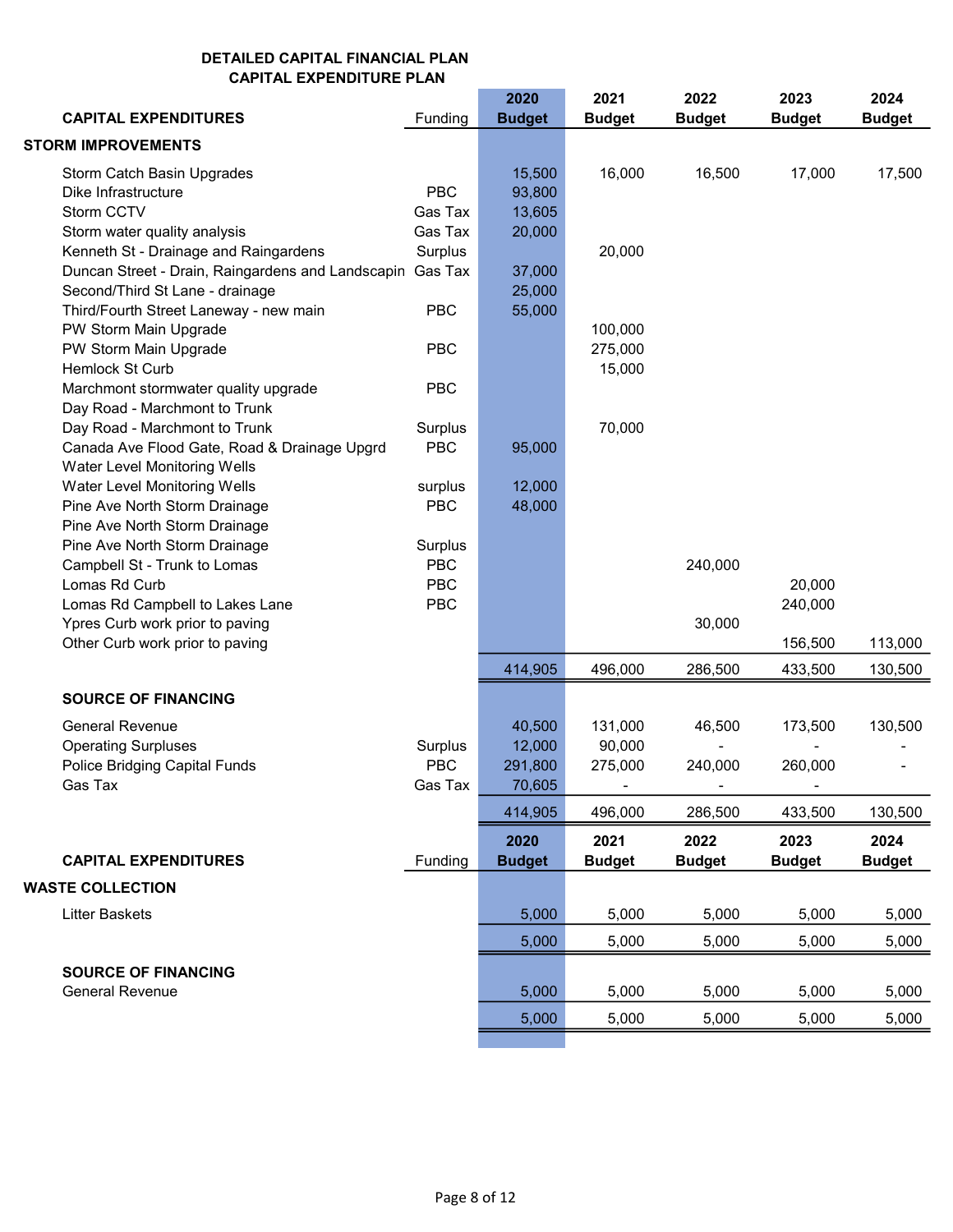### PARKS & CULTURAL SERVICES

| <b>General Parks Improvements</b>       |            |         |         |        |        |        |
|-----------------------------------------|------------|---------|---------|--------|--------|--------|
| <b>Cowichan Aquatic Centre</b>          |            | 35,790  | 15,190  | 15,190 | 15,190 | 15,190 |
| Cowichan Aquatic Centre                 | surplus    | 33,210  |         |        |        |        |
| <b>Skate Park Expansion</b>             | surplus    |         |         |        |        |        |
| <b>Xmas Decorations</b>                 |            | 5,000   | 5,000   | 5,000  | 5,000  | 5,000  |
| McAdam / Rotary Park                    | <b>PBC</b> | 14,000  |         |        |        |        |
| McAdam / Rotary Park                    | <b>PBC</b> | 175,000 |         |        |        |        |
| McAdam Plan Implementation              | Grant      |         | 50,000  | 50,000 | 50,000 | 50,000 |
| TCH Improvements - River to Ramada      | <b>PBC</b> | 330,000 |         |        |        |        |
| <b>TCH Improvements - Future Phases</b> | <b>PBC</b> | 25,000  | 258,000 |        |        |        |
| <b>Tree Planting</b>                    |            | 5,000   | 5,000   | 5,000  | 5,000  | 5,000  |
| <b>PMT Beautification Station St</b>    | Grant      | 1,000   |         |        |        |        |
| <b>PMT Beautification Station St</b>    | Reserve    | 7,000   |         |        |        |        |
|                                         |            | 631,000 | 333,190 | 75,190 | 75,190 | 75,190 |
| <b>SOURCE OF FINANCING</b>              |            |         |         |        |        |        |
| <b>General Revenue</b>                  |            | 45,790  | 25,190  | 25,190 | 25,190 | 75,190 |
| Surplus                                 | Surplus    | 33,210  |         |        |        |        |
| Police Bridging Capital Funds           | <b>PBC</b> | 544,000 | 258,000 |        |        |        |
| <b>Reserves</b>                         | Reserve    | 7,000   |         |        |        |        |
| Grants                                  | Grant      | 1,000   | 50,000  | 50,000 | 50,000 |        |
|                                         |            | 631,000 | 333,190 | 75,190 | 75,190 | 75,190 |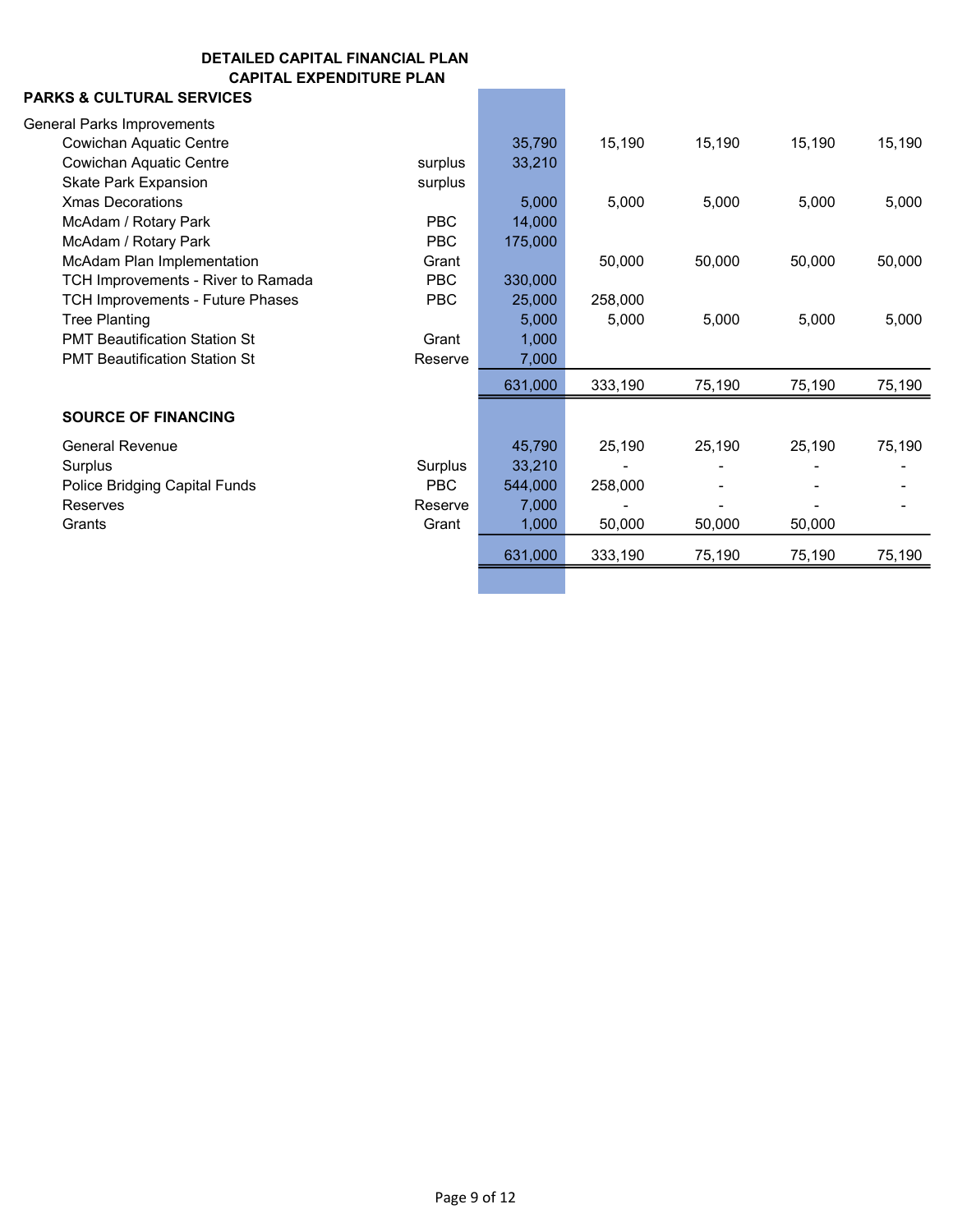|                                                                                                                                                      | Funding              | 2020<br><b>Budget</b> | 2021<br><b>Budget</b>         | 2022<br><b>Budget</b> | 2023<br><b>Budget</b> | 2024<br><b>Budget</b> |
|------------------------------------------------------------------------------------------------------------------------------------------------------|----------------------|-----------------------|-------------------------------|-----------------------|-----------------------|-----------------------|
| SEWER UTILITY CAPITAL                                                                                                                                |                      |                       |                               |                       |                       |                       |
| <b>Shared Capital</b>                                                                                                                                |                      | 16,328                | 4,000                         | 4,000                 | 4,000                 | 4,000                 |
| Lomas St Lift Station Upgrade<br>Inflow and Infiltration<br><b>Condition and Risk Assessment</b>                                                     | Surplus              | 4,000                 | 300,000<br>5,000              | 5,000                 | 5,000                 | 5,000                 |
| <b>Condition and Risk Assessment</b><br>JUB Capital - Outfall Relocation<br>JUB Capital - Outfall Relocation<br>JUB Capital - Outfall Relocation     | Borrowing<br>Surplus | 320,946               | 300,606                       | 509,728<br>1,391,114  | 1,748,721             |                       |
| JUB Capital - Outfall Relocation<br><b>Various Locations</b><br><b>SCADA System Upgrade</b>                                                          | Reserves             | 6,000                 | 722,762<br>70,000<br>3,000    | 70,000<br>3,090       | 70,000<br>3,183       | 70,000<br>3,278       |
| <b>SCADA System Upgrade</b><br>Cowichan Way Lift Station generator changes<br>Cowichan Way Lift Station generator changes<br>Wraggs Alley Sewer Main | Surplus<br>Surplus   | 9,000                 |                               |                       | 80,000                |                       |
| Pine Avenue Sewer Main upgrades<br>Pine Avenue Sewer Main upgrades<br><b>Hemlock Spot Repairs</b>                                                    | Surplus              | 14,000                | 20,000                        |                       |                       |                       |
| Canada / Evans Sewer Main Design<br>Canada / Evans Sewer Main relining<br>Canada / Evans Sewer Main relining<br>Day Rd - Marchmont to Trunk          | surplus              | 56,522<br>200,000     |                               |                       |                       |                       |
| Day Rd - Marchmont to Trunk<br>Marchmont backup generator<br>Ypres St Main Upgrade                                                                   | Surplus<br>Surplus   | 55,000                |                               | 25,000<br>72,000      |                       |                       |
| Lomas St Spot Repairs<br><b>Campbell St Spot Repairs</b><br>Sewer Main Relining/Replacement                                                          |                      |                       | 25,000<br>239,838             | 50,000<br>503,199     | 453,620               | 579,883               |
|                                                                                                                                                      |                      | 681,796               | 1,690,206                     | 2,633,131             | 2,364,524             | 662,161               |
|                                                                                                                                                      | Funding              | 2020<br><b>Budget</b> | 2021<br><b>Budget</b>         | 2022<br><b>Budget</b> | 2023<br><b>Budget</b> | 2024<br><b>Budget</b> |
| <b>SOURCE OF FINANCING</b><br>Sewer Revenue Fund<br><b>Operating Surpluses</b><br>Reserves                                                           | Surplus<br>Reserves  | 547,274<br>134,522    | 666,838<br>300,606<br>722,762 | 707,289<br>1,416,114  | 615,803               | 662,161               |
| Borrowing<br><b>Capital Cost Contributions</b>                                                                                                       | CCC                  |                       | $\overline{\phantom{a}}$      | 509,728               | 1,748,721             |                       |
|                                                                                                                                                      |                      | 681,796               | 1,690,206                     | 2,633,131             | 2,364,524             | 662,161               |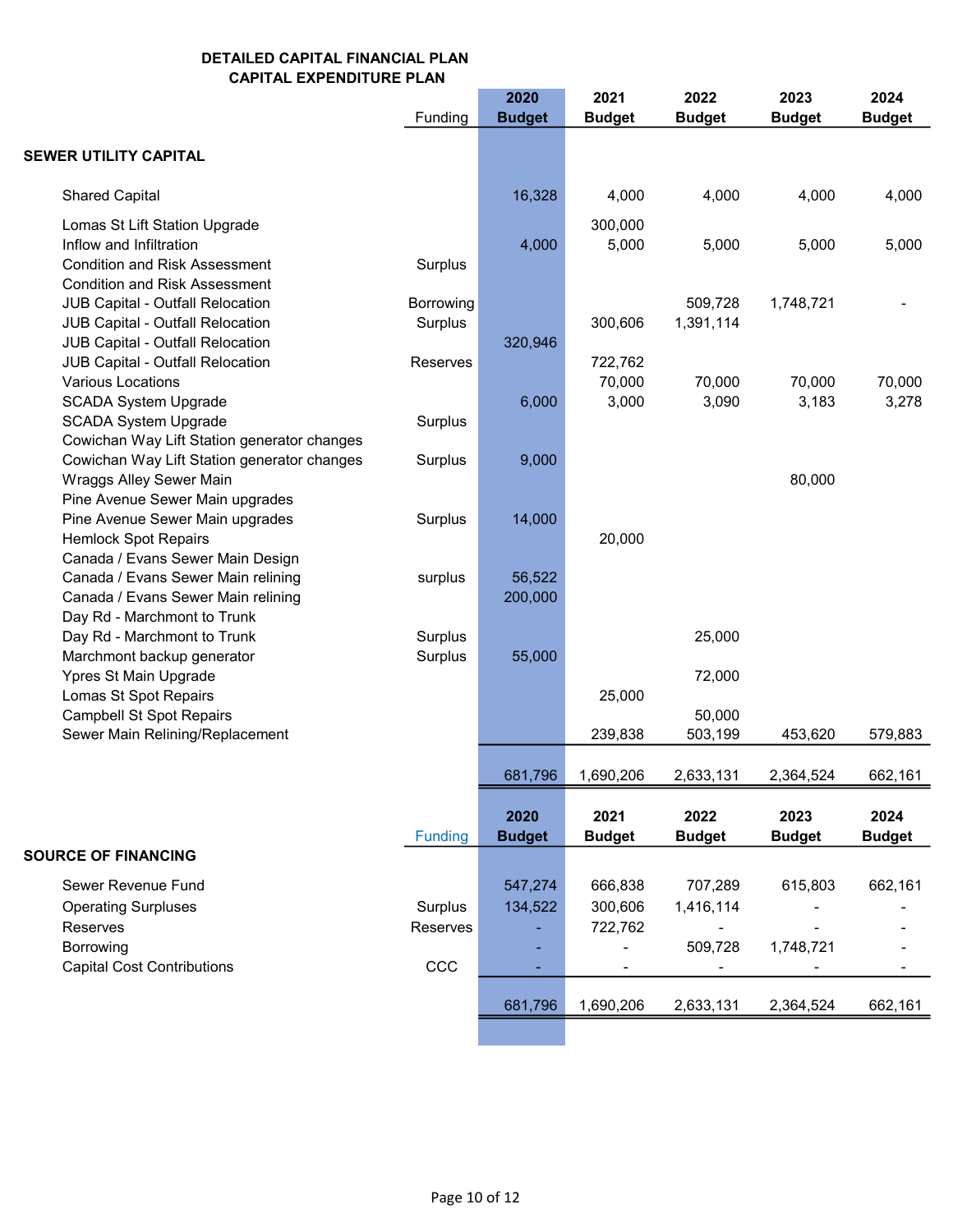|                                         |         | 2020          | 2021          | 2022          | 2023          | 2024          |
|-----------------------------------------|---------|---------------|---------------|---------------|---------------|---------------|
|                                         | Funding | <b>Budget</b> | <b>Budget</b> | <b>Budget</b> | <b>Budget</b> | <b>Budget</b> |
| <b>WATER CAPITAL</b>                    |         |               |               |               |               |               |
| <b>Shared Public Works Capital</b>      |         | 24,492        | 6,000         | 6,000         | 6,000         | 6,000         |
| <b>Metering Program</b>                 |         |               |               |               |               |               |
| Commercial metering                     |         |               |               |               |               |               |
| - 1/2 City Residential                  | Surplus |               |               |               |               |               |
| - 1/2 City Residential                  |         |               |               |               |               |               |
| - 1/2 NC Residential                    | Surplus | 237,000       |               |               |               |               |
| Well #2 New Roof                        | Surplus |               |               |               |               |               |
| Well #3 Pump                            |         |               |               |               |               |               |
| Well #3 Pump                            | Surplus | 7,600         |               |               |               |               |
| Rebuild pump for spare                  |         | 30,000        |               |               |               |               |
| Water System Study and Reservoir sizing |         |               |               |               |               |               |
| Water System Study and Reservoir sizing | Surplus | 112,000       |               |               |               |               |
| Eagle Heights Reservoir replacement     |         |               |               |               |               |               |
| Eagle Heights Reservoir replacement     | Surplus | 600,000       |               |               |               |               |
| <b>SCADA System Upgrade</b>             | Surplus | 6,000         |               |               |               |               |
| <b>SCADA System Upgrade</b>             |         |               | 3,000         | 3,090         | 3,183         | 3,278         |
| VFD - one per well                      | Surplus | 64,000        |               |               |               |               |
| <b>Electrical Engineering Study</b>     | Surplus | 25,000        |               |               |               |               |
| New Well Feasibility Study              | Surplus |               |               |               |               |               |
| Paradise Well Design and Construction   |         |               |               |               |               |               |
| Paradise Well Design and Construction   | Reserve |               |               |               |               |               |
| <b>Water Model Upgrades</b>             |         |               |               |               |               |               |
| Gibbins Road                            |         |               | 335,000       |               |               |               |
| Deuchars Drive                          | Surplus |               |               |               |               |               |
| Seine Rd                                | Surplus |               |               |               |               |               |
| <b>Water Maintenance Upgrades</b>       |         |               |               |               |               |               |
| Jaynes Road watermain                   | CCC     |               |               | 530,000       |               |               |
| PW Yard watermain                       |         |               | 170,000       |               |               |               |
| Hemlock - Dogwood to Gov't              |         |               | 90,000        |               |               |               |
| Pine Avenue Water Main replacement      |         |               |               |               |               |               |
| Pine Avenue Water Main replacement      | surplus |               |               |               |               |               |
| Kenneth - Jubilee to Government         |         |               | 150,000       |               |               |               |
| Duncan Street - Water Main replacement  |         | 190,000       |               |               |               |               |
| Campbell St - Marchmont to Trunk        |         |               |               | 175,000       |               |               |
| Lakes Road                              |         |               | 175,000       |               |               |               |
| Lomas - Campbell to Lakes Lane          |         |               | 120,000       |               |               |               |
| Minor main upgrades                     |         | 100,000       |               | 106,090       | 109,273       | 112,551       |
| Chesterfield to Beverly                 |         |               |               |               |               | 285,000       |
| Alexander - Howard to Chesterfield      |         |               |               |               |               | 65,000        |
| Dingwall - Howard to Chesterfield       |         |               |               |               | 65,000        |               |
| Garden St - Queens to James             |         |               |               |               | 180,000       |               |
| Ypres - Trunk to Coronation             |         |               |               | 135,000       |               |               |
| <b>Upgrade Mains</b>                    |         | 652,182       | 2,115         | 667,050       | 781,796       | 721,717       |
| Water Main Sample Testing               |         |               |               |               |               |               |
| Water Main Sample Testing               | surplus | 40,000        | 41,200        | 42,436        | 43,709        | 45,020        |
|                                         |         | 2,088,274     | 1,092,315     | 1,664,666     | 1,188,961     | 1,238,566     |